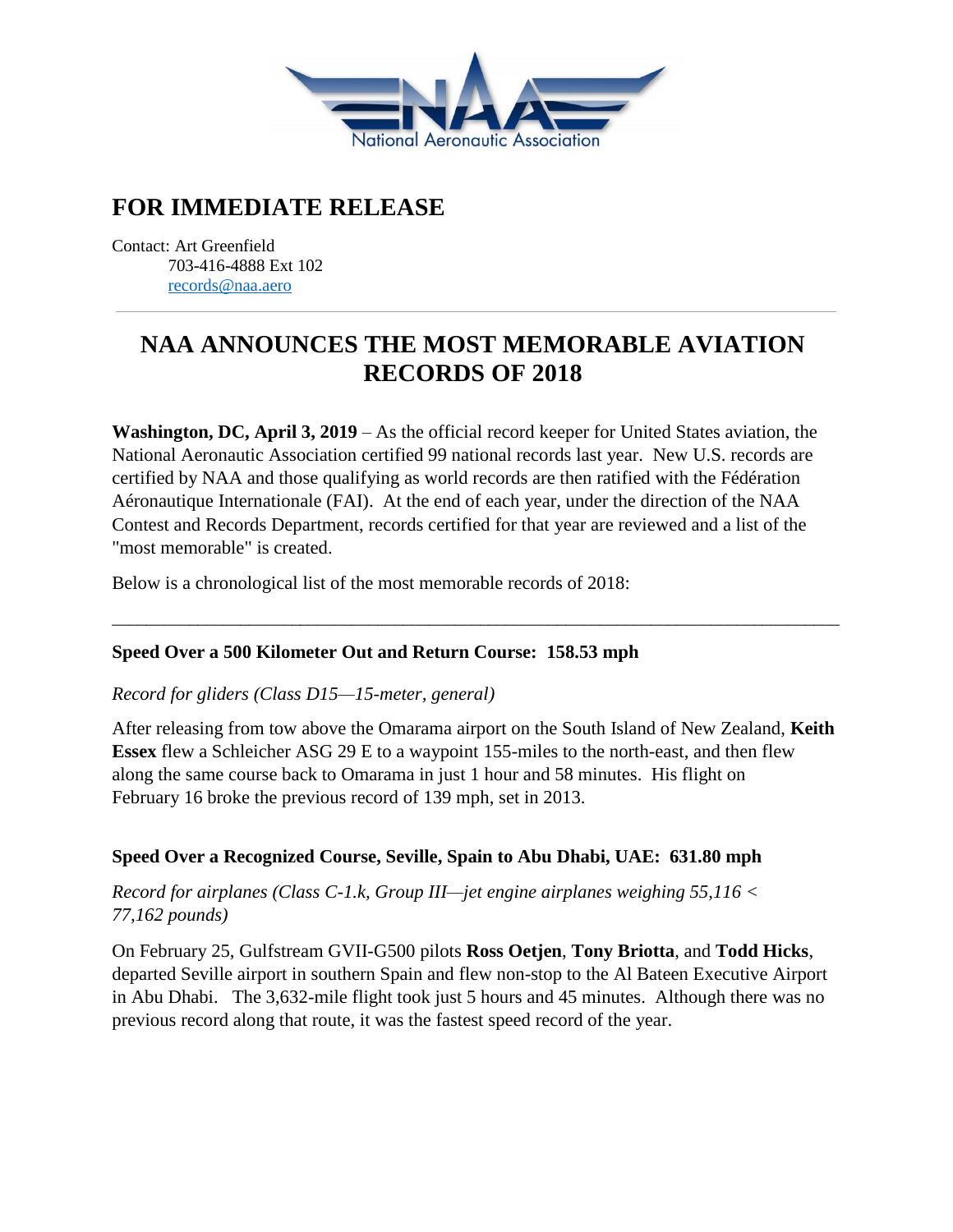#### **Time to Climb to 3,000 Meters: 1 minute, 39.6 seconds**

*Record for airplanes (Class C-1.b, Group I—internal combustion engine airplanes weighing 1,102 < 2,205 pounds)*

Powered by a 650-horsepower rotary engine, **Daniel Gray** flew his Harmon Rocket IIA to a height of 9,843 feet above the Oxnard, California airport in less than 100 seconds. Timed from a standing start, his flight on April 19 beat the previous record of 1 minute, 59.5 seconds, set in 2015.

#### **Large Formation Sequential, Head-Down Orientation, 4 formations: 42 skydivers**

#### *Record for parachuting (Class G-2— vertical formation skydiving, general)*

On June 30, **42 skydivers** joined together above Ottawa, Illinois, in a head-down formation. Then, 15 skydivers in the formation momentarily released and then rejoined the group, creating a new formation—and then repeated the sequence to form 4 successful formations. The group beat the previous record performed by 33 skydivers in 2014.

#### **Distance Goal and Return: 33.9 miles**

#### *Record for model aircraft (Class F5— radio controlled, electric motor helicopters)*

After launching his model helicopter from a field alongside U.S. Route 93 near Majors Place, Nevada, **John McNeil** hopped into the back of a pickup truck where he controlled the model during the ride to the designated turnpoint 17 miles to the north. The truck then turned around and they proceeded back to Majors Place for landing. The flight on July 20 beat his previous record of 31 miles set in 2016.

# **Absolute Altitude: 74,334 feet**

#### *Record for gliders (Class DO—open class, general)*

In their continued quest to reach 100,000 feet in stratospheric mountain waves over the Andes mountains, **Jim Payne** and **Tim Gardner** flew the Pelan 2 glider to another record-setting height on September 2. Their flight from El Calafate, in southern Argentina, beat the previous record of 63,808 feet set just one month earlier with the same aircraft.

\_\_\_\_\_\_\_\_\_\_\_\_\_\_\_\_\_\_\_\_\_\_\_\_\_\_\_\_\_\_\_\_\_\_\_\_\_\_\_\_\_\_\_\_\_\_\_\_\_\_\_\_\_\_\_\_\_\_\_\_\_\_\_\_\_\_\_\_\_\_\_\_\_\_\_\_\_\_\_\_\_\_\_\_\_

"Aviation achievement and the National Aeronautic Association go hand in hand," said Greg Principato, NAA President & CEO. "As U.S. aviation's official recordkeeper for more than a century, this is a role we value highly. This year's most memorable records cover many aspects of flight, showing the power, speed, ingenuity and daring of today's pioneer aviators. We are proud to have them take their place next to the many great aviators who came before, and to recognize their achievements publicly."